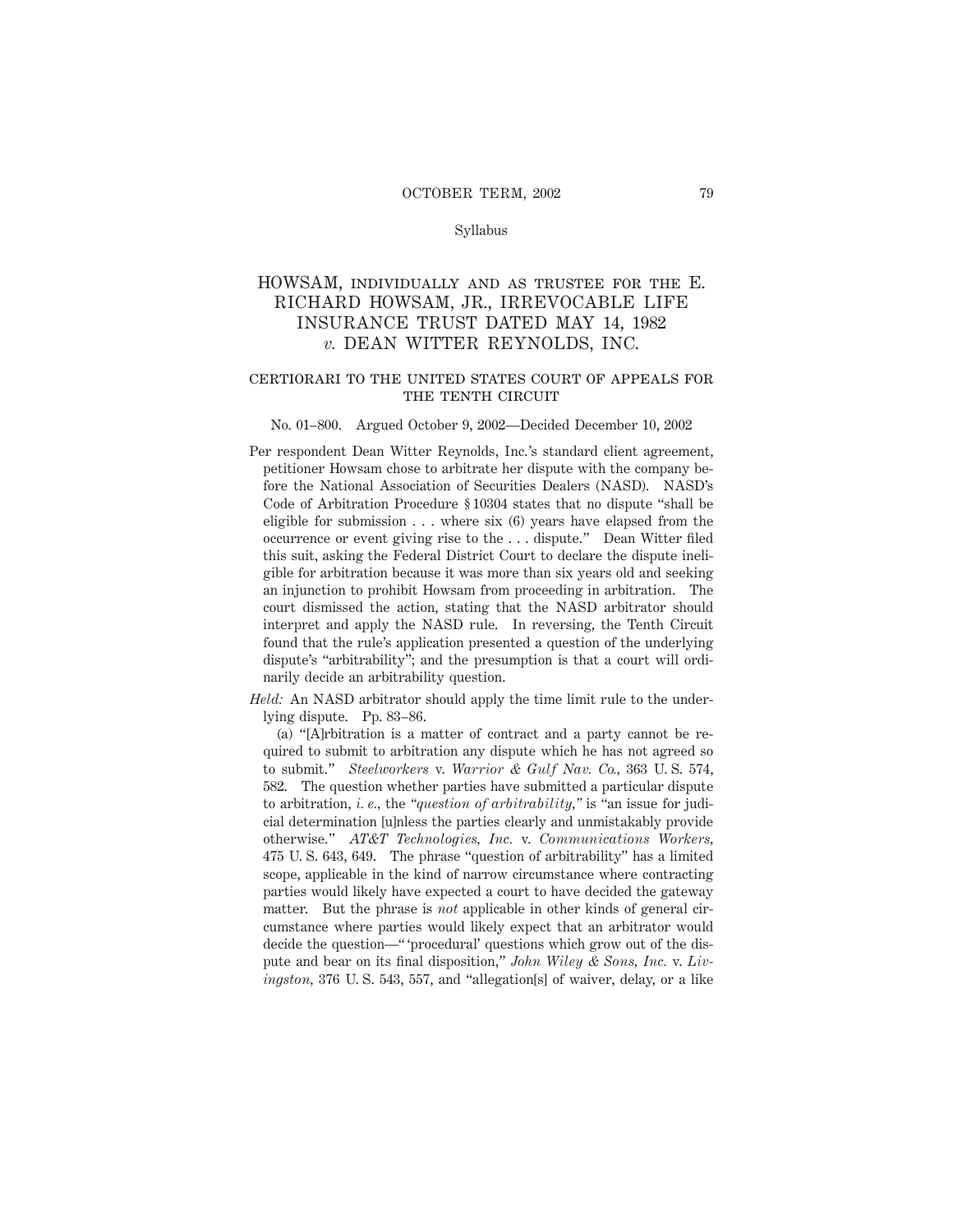### Syllabus

defense to arbitrability," *Moses H. Cone Memorial Hospital* v. *Mercury Constr. Corp.,* 460 U. S. 1, 24–25. Following this precedent, the application of the NASD rule is not a "question of arbitrability" but an "aspec[t] of the [controversy] which called the grievance procedures into play." *John Wiley & Sons, Inc., supra,* at 559. NASD arbitrators, comparatively more expert about their own rule's meaning, are comparatively better able to interpret and to apply it. In the absence of any statement to the contrary in the arbitration agreement, it is reasonable to infer that the parties intended the agreement to reflect that understanding. And for the law to assume an expectation that aligns (1) decisionmaker with (2) comparative expertise will help better to secure the underlying controversy's fair and expeditious resolution. Pp. 83–86.

(b) Dean Witter's argument that, even without an antiarbitration presumption, the contracts call for judicial determination is unpersuasive. The word "eligible" in the NASD Code's time limit rule does not, as Dean Witter claims, indicate the parties' intent for the rule to be resolved by the court prior to arbitration. Parties to an arbitration contract would normally expect a forum-based decisionmaker to decide forum-specific procedural gateway matters, and any temptation here to place special antiarbitration weight on the word "eligible" in § 10304 is counterbalanced by the NASD rule that "arbitrators shall be empowered to interpret and determine the applicability" of all code provisions, § 10324. P. 86.

261 F. 3d 956, reversed.

BREYER, J., delivered the opinion of the Court, in which REHNQUIST, C. J., and Stevens, Scalia, Kennedy, Souter, and Ginsburg, JJ., joined. Thomas, J., filed an opinion concurring in the judgment, *post,* p. 87. O'Connor, J., took no part in the consideration or decision of the case.

*Alan C. Friedberg* argued the cause and filed briefs for petitioner.

*Matthew D. Roberts* argued the cause for the Securities and Exchange Commission as *amicus curiae* urging reversal. With him on the brief were *Solicitor General Olson, Deputy Solicitor General Kneedler, Meyer Eisenberg, Jacob H. Stillman,* and *Mark Pennington.*

*Kenneth W. Starr* argued the cause for respondent. With him on the brief were *Steven G. Bradbury, Daryl Joseffer,*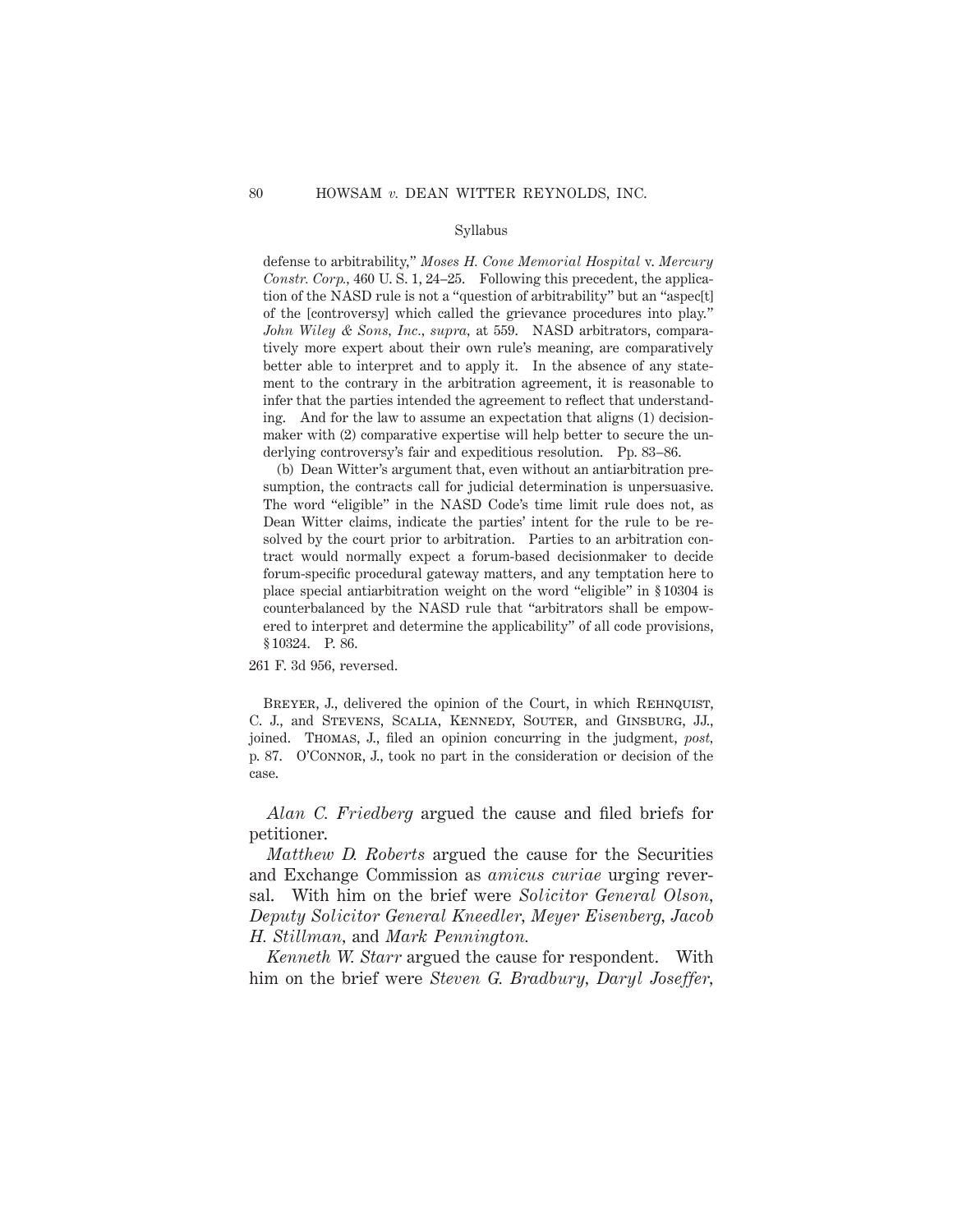# *Ashley C. Parrish, Donald G. Kempf, Jr.,* and *Bradford D. Kaufman.*\*

# Justice Breyer delivered the opinion of the Court.

This case focuses upon an arbitration rule of the National Association of Securities Dealers (NASD). The rule states that no dispute "shall be eligible for submission to arbitration . . . where six (6) years have elapsed from the occurrence or event giving rise to the . . . dispute." NASD Code of Arbitration Procedure § 10304 (1984) (NASD Code or Code). We must decide whether a court or an NASD arbitrator should apply the rule to the underlying controversy. We conclude that the matter is for the arbitrator.

I

The underlying controversy arises out of investment advice that Dean Witter Reynolds, Inc. (Dean Witter), provided its client, Karen Howsam, when, some time between 1986 and 1994, it recommended that she buy and hold interests in four limited partnerships. Howsam says that Dean Witter misrepresented the virtues of the partnerships. The resulting controversy falls within their standard Client Service Agreement's arbitration clause, which provides:

"[A]ll controversies... concerning or arising from... any account . . . , any transaction . . . , or . . . the construction, performance or breach of . . . any . . . agreement between us . . . shall be determined by arbitration before any self-regulatory organization or exchange of which Dean Witter is a member." App. 6–7.

<sup>\*</sup>Briefs of *amici curiae* urging affirmance were filed for the Competitive Enterprise Institute by *C. Boyden Gray* and *James V. DeLong;* and for the Securities Industry Association by *Douglas R. Cox* and *Stuart J. Kaswell.*

*F. Paul Bland, Jr., Deborah M. Zuckerman,* and *Michael R. Schuster* filed a brief for Trial Lawyers for Public Justice et al. as *amici curiae.*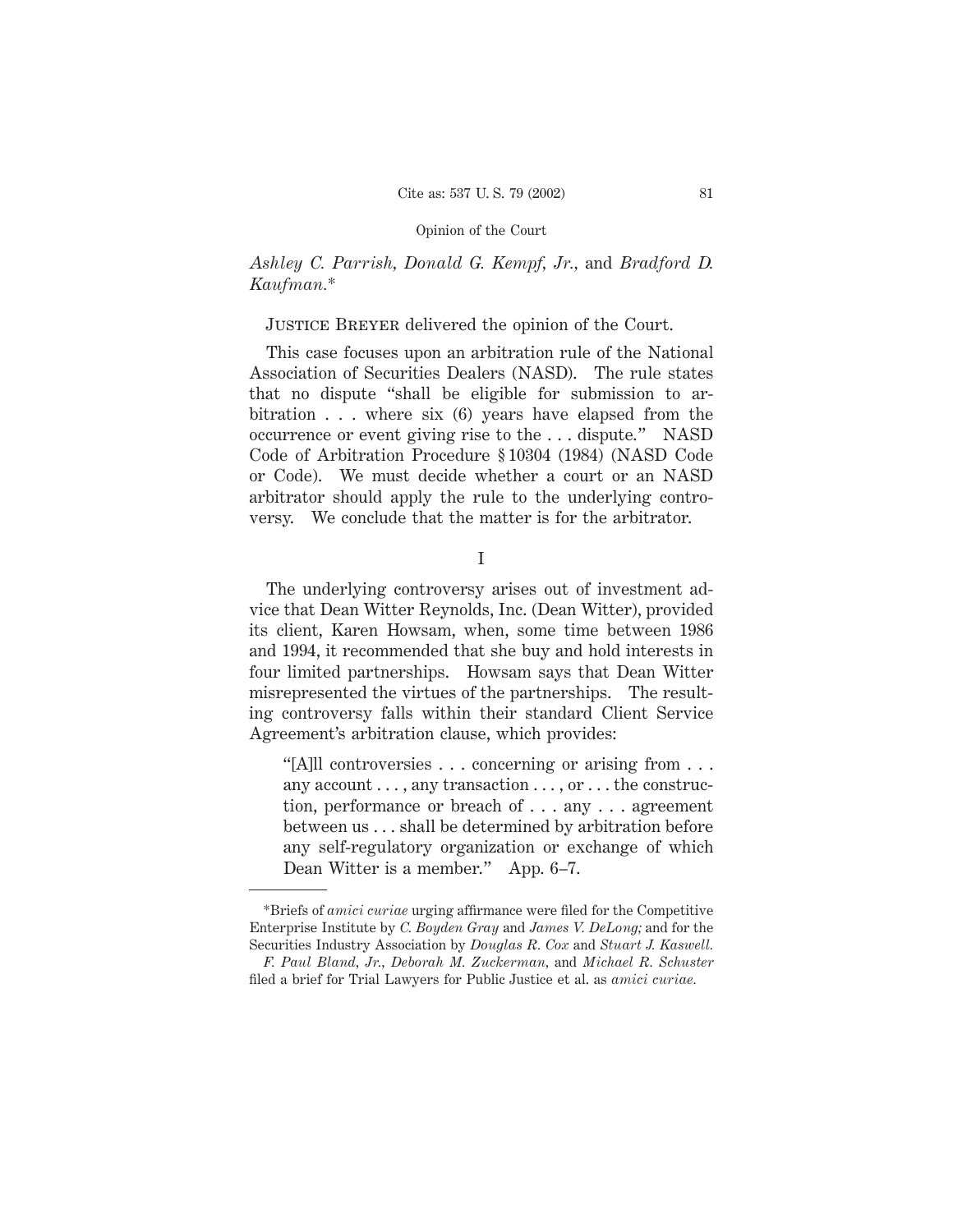The agreement also provides that Howsam can select the arbitration forum. And Howsam chose arbitration before the NASD.

To obtain NASD arbitration, Howsam signed the NASD's Uniform Submission Agreement. That agreement specified that the "present matter in controversy" was submitted for arbitration "in accordance with" the NASD's "Code of Arbitration Procedure." *Id.,* at 24. And that Code contains the provision at issue here, a provision stating that no dispute "shall be eligible for submission . . . where six (6) years have elapsed from the occurrence or event giving rise to the . . . dispute." NASD Code § 10304.

After the Uniform Submission Agreement was executed, Dean Witter filed this lawsuit in Federal District Court. It asked the court to declare that the dispute was "ineligible for arbitration" because it was more than six years old. App. 45. And it sought an injunction that would prohibit Howsam from proceeding in arbitration. The District Court dismissed the action on the ground that the NASD arbitrator, not the court, should interpret and apply the NASD rule. The Court of Appeals for the Tenth Circuit, however, reversed. 261 F. 3d 956 (2001). In its view, application of the NASD rule presented a question of the underlying dispute's "arbitrability"; and the presumption is that a court, not an arbitrator, will ordinarily decide an "arbitrability" question. See*, e. g., First Options of Chicago, Inc.* v. *Kaplan,* 514 U. S. 938 (1995).

The Courts of Appeals have reached different conclusions about whether a court or an arbitrator primarily should interpret and apply this particular NASD rule. Compare, *e. g.,* 261 F. 3d 956 (CA10 2001) (case below) (holding that the question is for the court); *J. E. Liss & Co.* v. *Levin,* 201 F. 3d 848, 851 (CA7 2000) (same), with *PaineWebber Inc.* v. *Elahi,* 87 F. 3d 589 (CA1 1996) (holding that NASD § 15, currently § 10304, is presumptively for the arbitrator); *Smith Barney Shearson, Inc.* v. *Boone,* 47 F. 3d 750 (CA5 1995) (same). We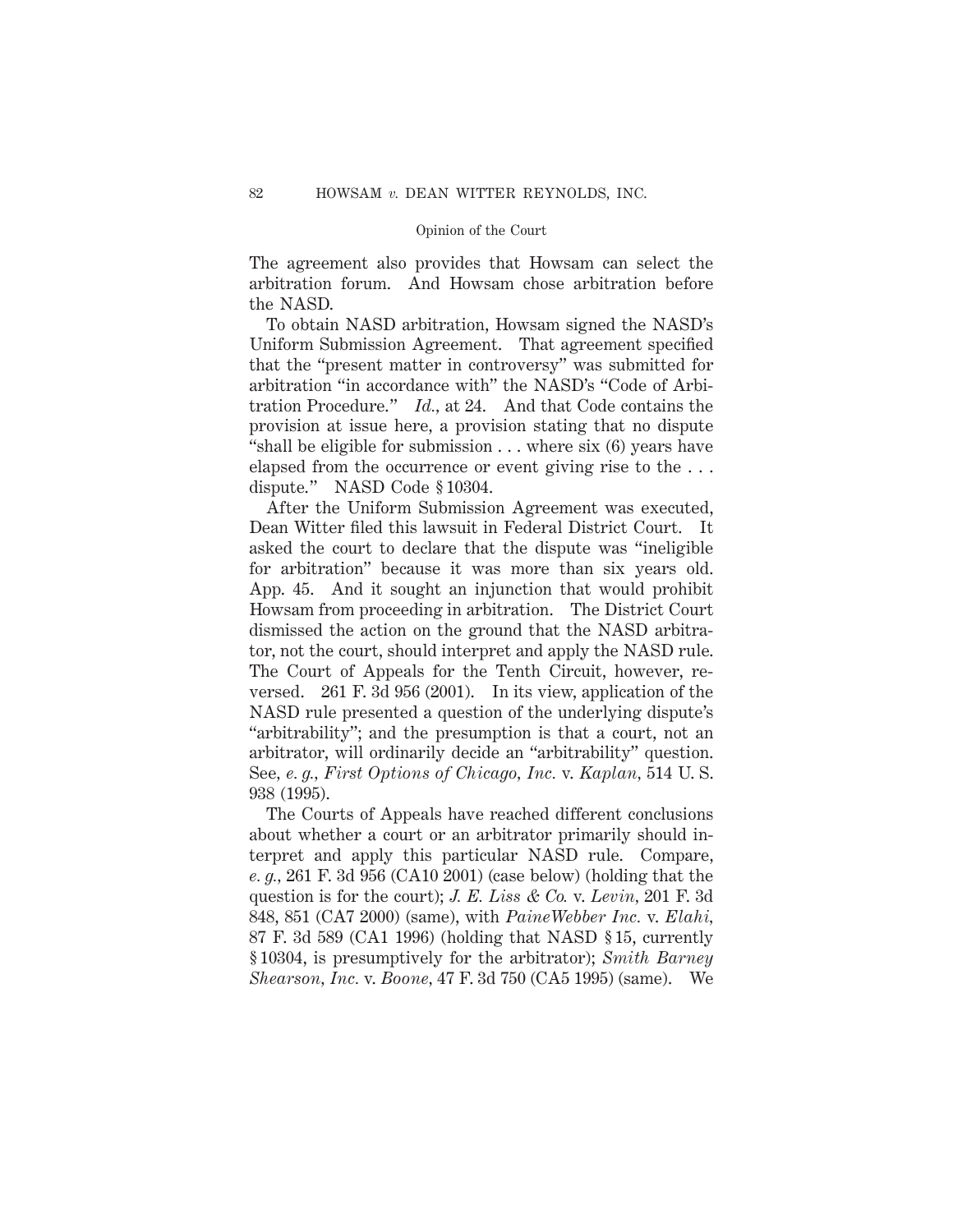granted Howsam's petition for certiorari to resolve this disagreement. And we now hold that the matter is for the arbitrator.

## II

This Court has determined that "arbitration is a matter of contract and a party cannot be required to submit to arbitration any dispute which he has not agreed so to submit." *Steelworkers* v. *Warrior & Gulf Nav. Co.,* 363 U. S. 574, 582 (1960); see also *First Options, supra,* at 942–943. Although the Court has also long recognized and enforced a "liberal federal policy favoring arbitration agreements," *Moses H. Cone Memorial Hospital* v. *Mercury Constr. Corp.,* 460 U. S. 1, 24–25 (1983), it has made clear that there is an exception to this policy: The question whether the parties have submitted a particular dispute to arbitration, *i. e.,* the *"question of arbitrability,"* is "an issue for judicial determination [u]nless the parties clearly and unmistakably provide otherwise." *AT&T Technologies, Inc.* v. *Communications Workers,* 475 U. S. 643, 649 (1986) (emphasis added); *First Options, supra,* at 944. We must decide here whether application of the NASD time limit provision falls into the scope of this lastmentioned interpretive rule.

Linguistically speaking, one might call any potentially dispositive gateway question a "question of arbitrability," for its answer will determine whether the underlying controversy will proceed to arbitration on the merits. The Court's case law, however, makes clear that, for purposes of applying the interpretive rule, the phrase "question of arbitrability" has a far more limited scope. See 514 U. S., at 942. The Court has found the phrase applicable in the kind of narrow circumstance where contracting parties would likely have expected a court to have decided the gateway matter, where they are not likely to have thought that they had agreed that an arbitrator would do so, and, consequently, where reference of the gateway dispute to the court avoids the risk of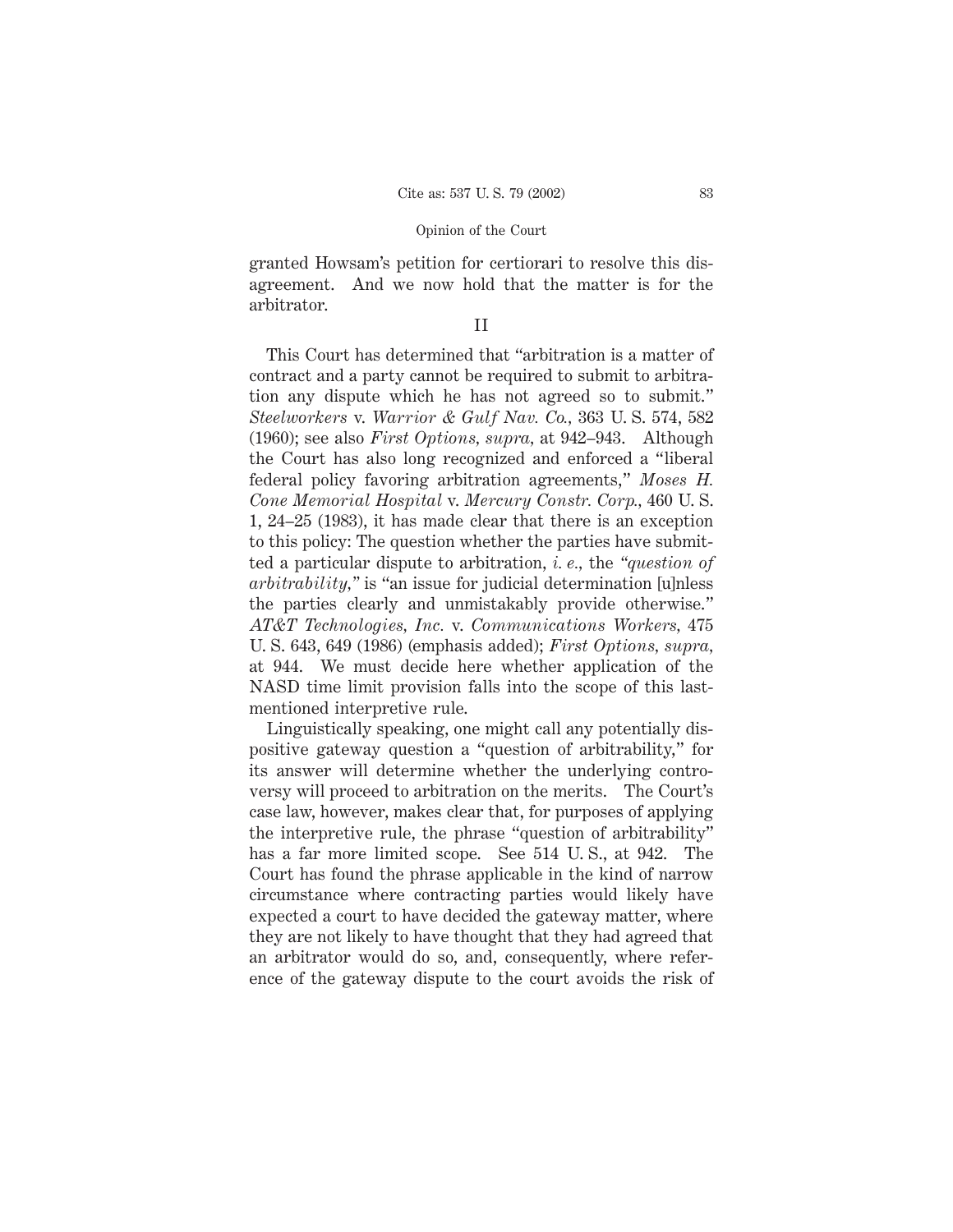forcing parties to arbitrate a matter that they may well not have agreed to arbitrate.

Thus, a gateway dispute about whether the parties are bound by a given arbitration clause raises a "question of arbitrability" for a court to decide. See *id.,* at 943–946 (holding that a court should decide whether the arbitration contract bound parties who did not sign the agreement); *John Wiley & Sons, Inc.* v. *Livingston,* 376 U. S. 543, 546–547 (1964) (holding that a court should decide whether an arbitration agreement survived a corporate merger and bound the resulting corporation). Similarly, a disagreement about whether an arbitration clause in a concededly binding contract applies to a particular type of controversy is for the court. See*, e. g., AT&T Technologies, supra,* at 651–652 (holding that a court should decide whether a labormanagement layoff controversy falls within the arbitration clause of a collective-bargaining agreement); *Atkinson* v. *Sinclair Refining Co.,* 370 U. S. 238, 241–243 (1962) (holding that a court should decide whether a clause providing for arbitration of various "grievances" covers claims for damages for breach of a no-strike agreement).

At the same time the Court has found the phrase "question of arbitrability" *not* applicable in other kinds of general circumstance where parties would likely expect that an arbitrator would decide the gateway matter. Thus " 'procedural' questions which grow out of the dispute and bear on its final disposition" are presumptively *not* for the judge, but for an arbitrator, to decide. *John Wiley, supra,* at 557 (holding that an arbitrator should decide whether the first two steps of a grievance procedure were completed, where these steps are prerequisites to arbitration). So, too, the presumption is that the arbitrator should decide "allegation[s] of waiver, delay, or a like defense to arbitrability." *Moses H. Cone Memorial Hospital, supra,* at 24–25. Indeed, the Revised Uniform Arbitration Act of 2000 (RUAA), seeking to "incorpo-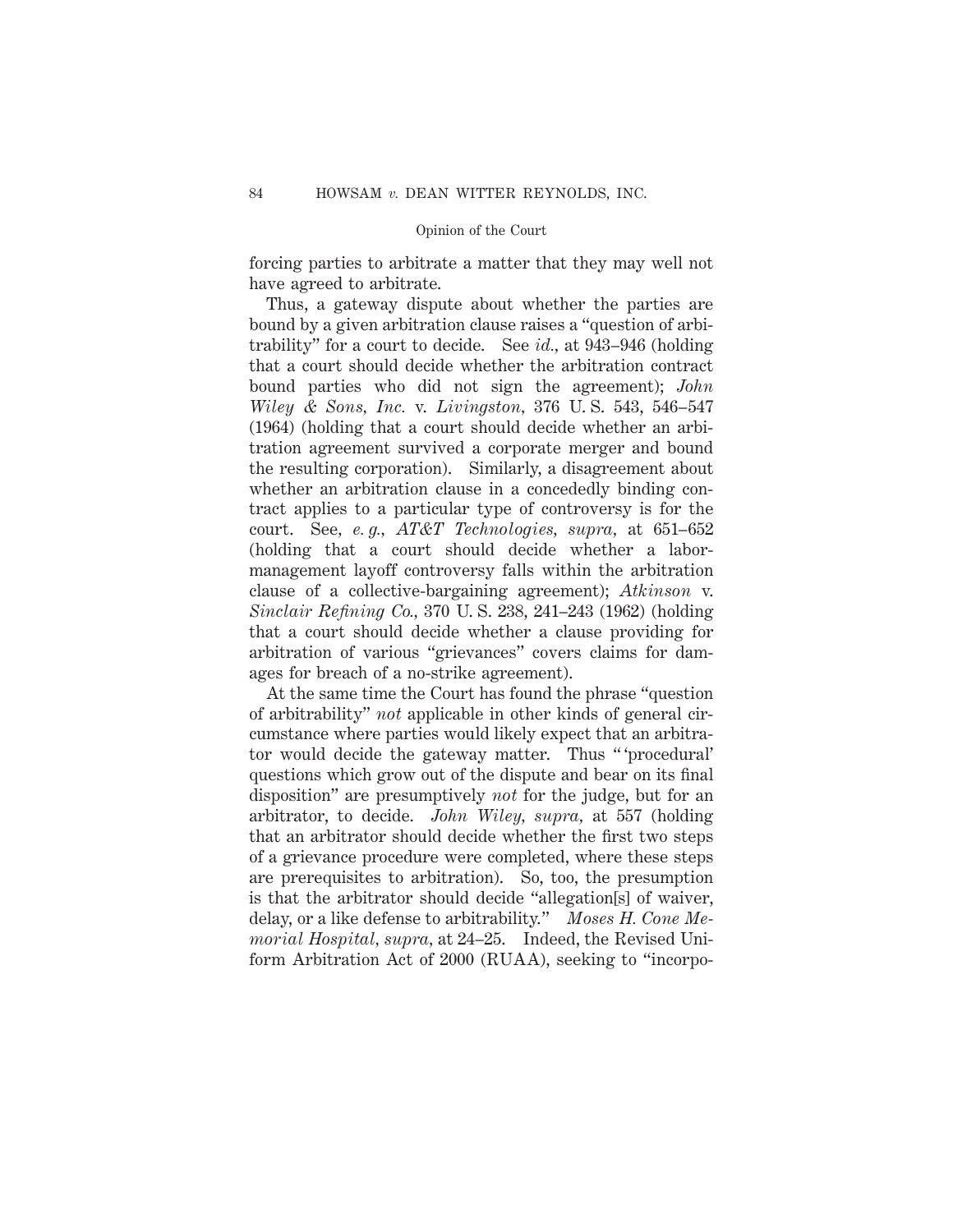rate the holdings of the vast majority of state courts and the law that has developed under the [Federal Arbitration Act]," states that an "arbitrator shall decide whether a condition precedent to arbitrability has been fulfilled." RUAA § 6(c), and comment 2, 7 U. L. A. 12–13 (Supp. 2002). And the comments add that "in the absence of an agreement to the contrary, issues of substantive arbitrability . . . are for a court to decide and issues of procedural arbitrability, *i. e.,* whether prerequisites such as *time limits,* notice, laches, estoppel, and other conditions precedent to an obligation to arbitrate have been met, are for the arbitrators to decide." *Id.*, §6, comment 2, 7 U. L. A., at 13 (emphasis added).

Following this precedent, we find that the applicability of the NASD time limit rule is a matter presumptively for the arbitrator, not for the judge. The time limit rule closely resembles the gateway questions that this Court has found not to be "questions of arbitrability." *E. g., Moses H. Cone Memorial Hospital, supra,* at 24–25 (referring to "waiver, delay, or a like defense"). Such a dispute seems an "aspec[t] of the [controversy] which called the grievance procedures into play." *John Wiley, supra,* at 559.

Moreover, the NASD arbitrators, comparatively more expert about the meaning of their own rule, are comparatively better able to interpret and to apply it. In the absence of any statement to the contrary in the arbitration agreement, it is reasonable to infer that the parties intended the agreement to reflect that understanding. Cf. *First Options,* 514 U. S., at 944–945. And for the law to assume an expectation that aligns (1) decisionmaker with (2) comparative expertise will help better to secure a fair and expeditious resolution of the underlying controversy—a goal of arbitration systems and judicial systems alike.

We consequently conclude that the NASD's time limit rule falls within the class of gateway procedural disputes that do not present what our cases have called "questions of arbi-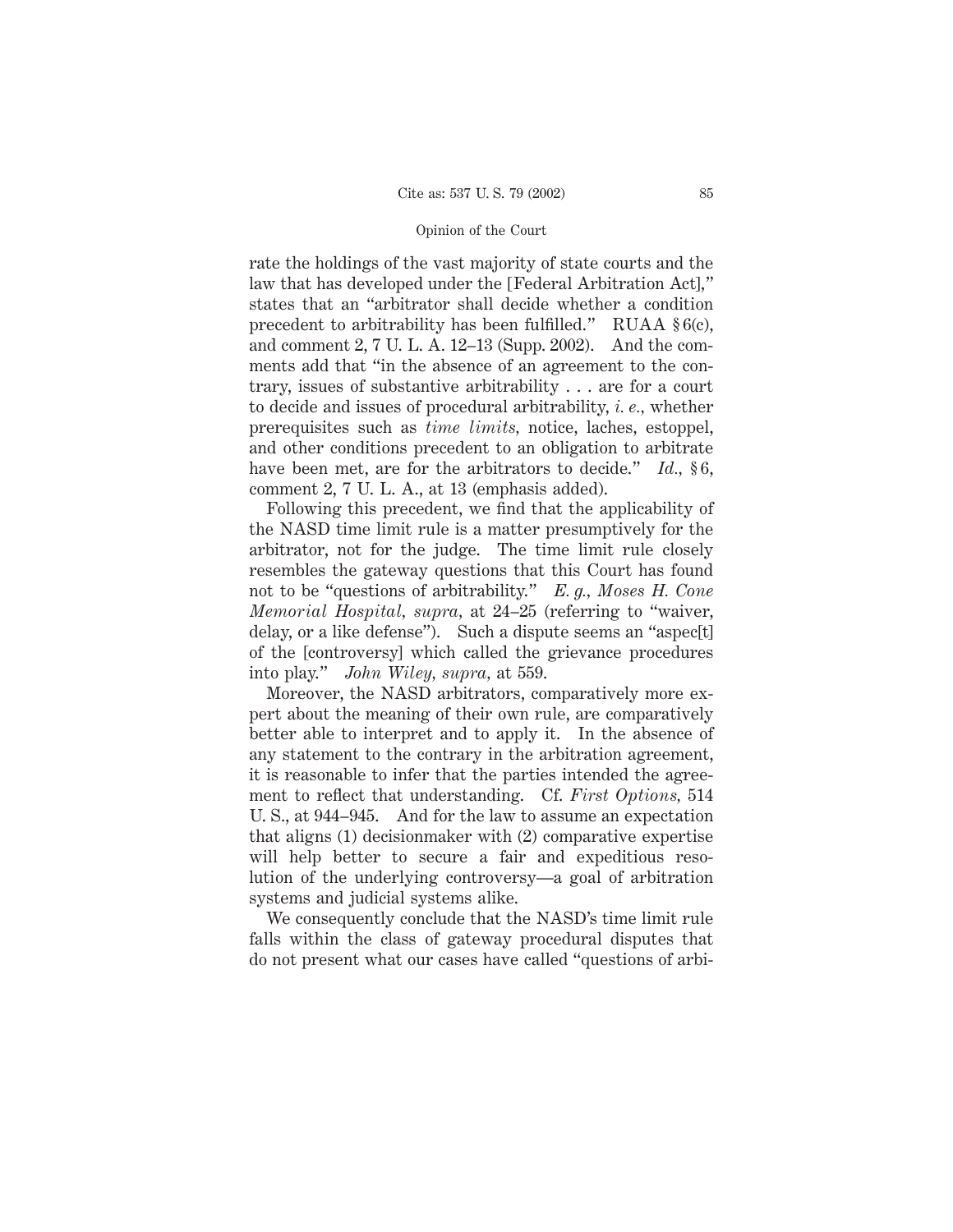trability." And the strong pro-court presumption as to the parties' likely intent does not apply.

### III

Dean Witter argues that, in any event, *i. e.,* even without an antiarbitration presumption, we should interpret the contracts between the parties here as calling for judicial determination of the time limit matter. Howsam's execution of a Uniform Submission Agreement with the NASD in 1997 effectively incorporated the NASD Code into the parties' agreement. Dean Witter notes the Code's time limit rule uses the word "eligible." That word, in Dean Witter's view, indicates the parties' intent for the time limit rule to be resolved by the court prior to arbitration.

We do not see how that is so. For the reasons stated in Part II, *supra,* parties to an arbitration contract would normally expect a forum-based decisionmaker to decide forumspecific procedural gateway matters. And any temptation here to place special antiarbitration weight on the appearance of the word "eligible" in the NASD Code rule is counterbalanced by a different NASD rule; that rule states that "arbitrators shall be empowered to interpret and determine the applicability of all provisions under this Code." NASD Code § 10324.

Consequently, without the help of a special arbitrationdisfavoring presumption, we cannot conclude that the parties intended to have a court, rather than an arbitrator, interpret and apply the NASD time limit rule. And as we held in Part II, *supra,* that presumption does not apply.

### IV

For these reasons, the judgment of the Tenth Circuit is

### *Reversed.*

Justice O'Connor took no part in the consideration or decision of this case.